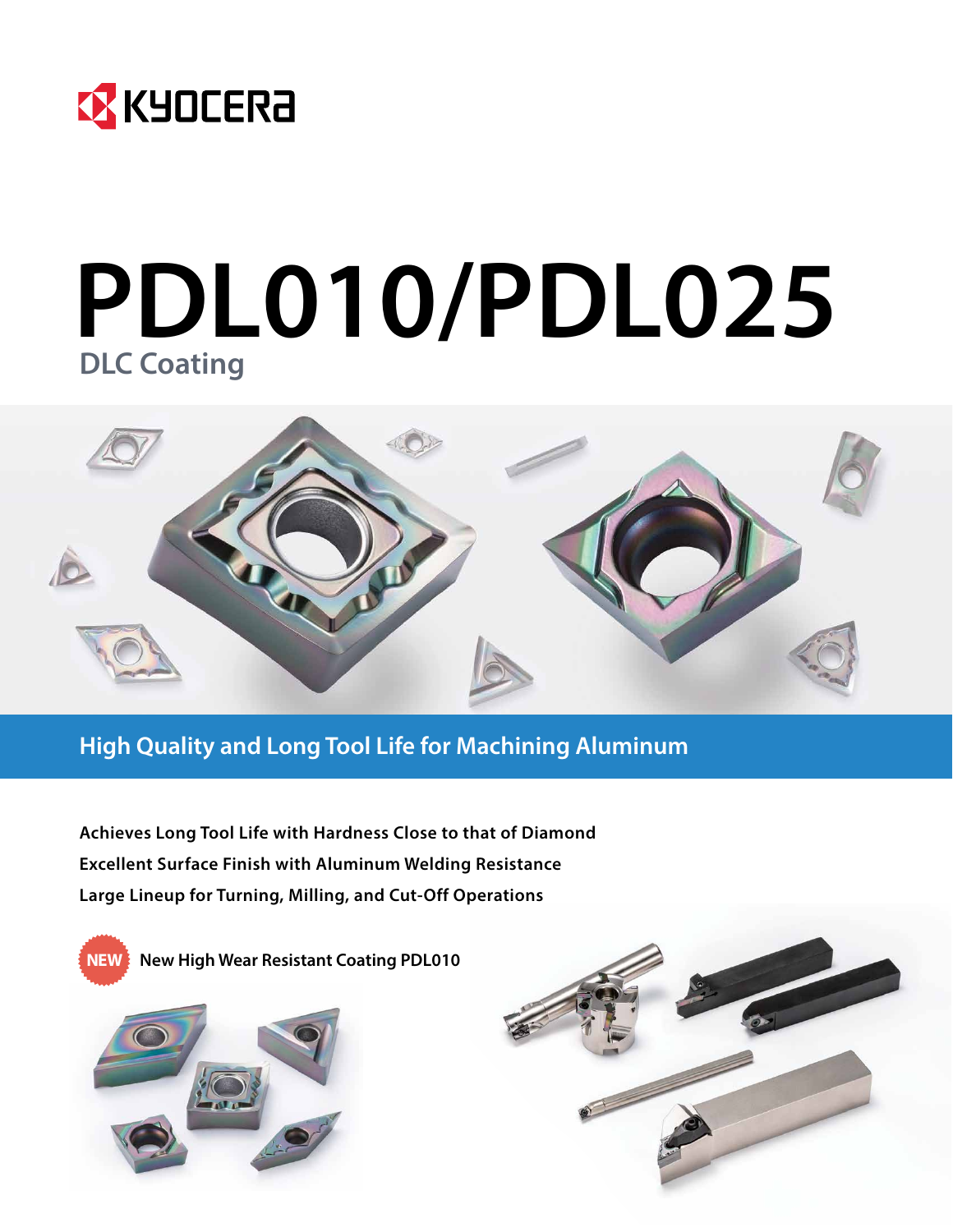# **PDL010 / PDL025 DLC Coating**

**Achieves Long Tool Life with Hardness Close to that of Diamond Large Lineup for Turning, Milling, and Cut-Off Operations**



Low  $\leftarrow$  Fracture resistance  $\rightarrow$  High

# **Long and Stable Tool Life**

#### **High Hardness with Kyocera's Proprietary Hydrogen-free DLC Coating**



# **Excellent Surface Finish**

#### **Excellent Surface Finish with Aluminum Welding Resistance**

Welding Resistance Comparison (Internal Evaluation) Machined Surface Comparison (Internal Evaluation)



**PDL025**



Cutting Conditions:  $Vc = 2,630$  sfm,  $fz = 0.004$  ipt, D.O.C.  $\times$  ae  $= 0.118" \times 0.197"$ , Dry Cutter Dia. Ø1.000" Workpiece: 5052 Cutting Length: 187 ft





**PDL025**

Competitor D **PDL025** Competitor E

Cutting Conditions: Vc = 2,630 sfm, fz = 0.004 ipt, D.O.C.  $\times$  ae = 0.118"  $\times$  0.197", Dry Cutter Dia. Ø1.000" Workpiece: 6061 Cutting Length: PDL025 (157 ft), Competitor E (46 ft)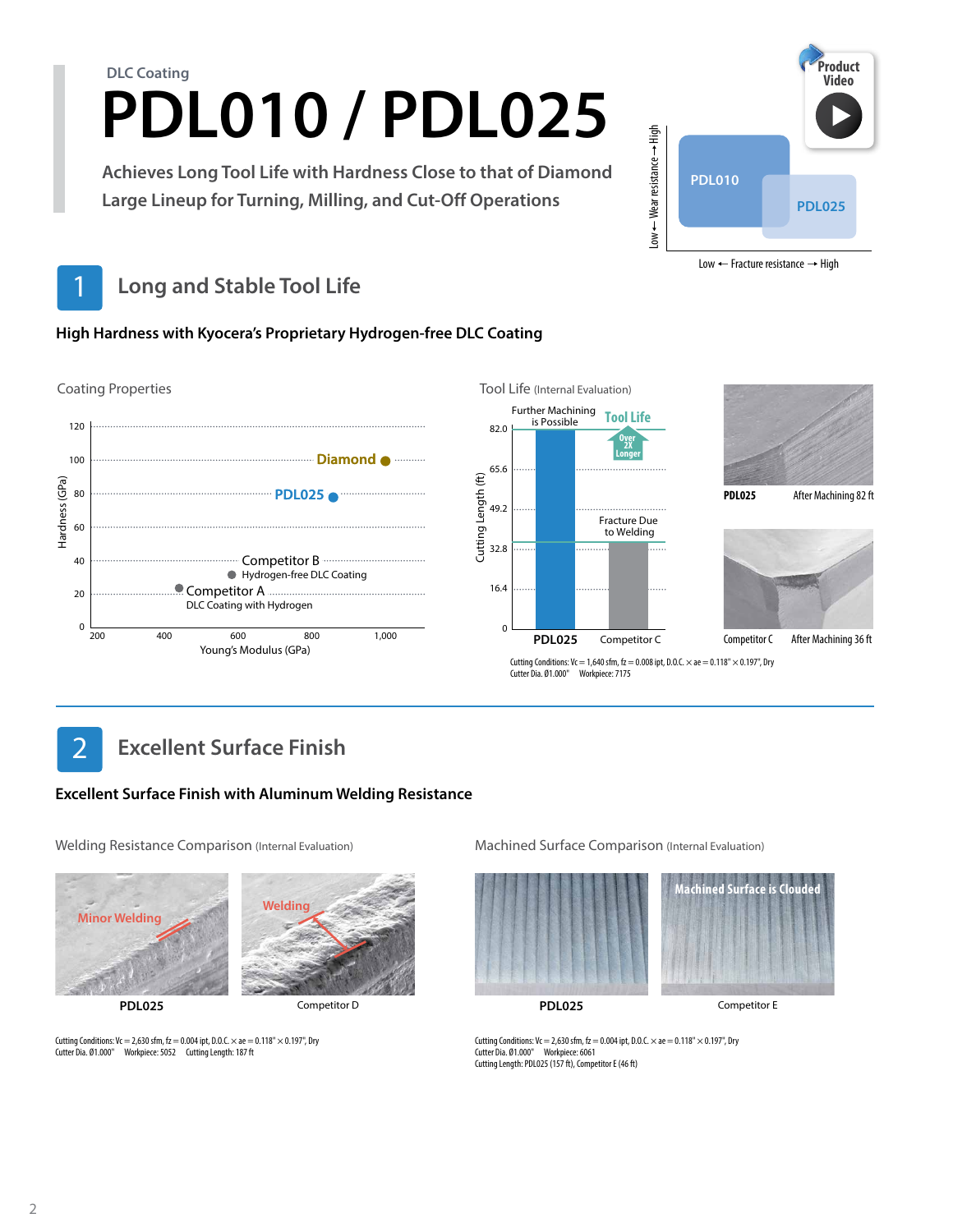

#### **Stable Machining Due to DLC Coating Layer with Excellent Peeling Resistance Improved Chip Evacuation Due to High Lubrication**

Scratch Test: Coating Conditions Comparison with Load 80 N (Internal Evaluation) Chip Shape **PDL025** Competitor F (DLC Coating) **PDL025 Even Chips with Small Curl Diameter** an personal de la propincia de la propincia de la propincia de la propincia de la propincia de la propincia de<br>La propincia de la propincia de la propincia de la propincia de la propincia de la propincia de la propincia d Carbide (Non-Coated) **Coating Peeling** Cutting Conditions:  $Vc = 2630$  sfm, fz = 0.004 ipt, D.O.C. × ae = 0.118" × 0.197", Dry Cutter Dia. 1.000" Insert BDGT11T304FR-JA Workpiece: 5052



**Wide Range of Applications Including Turning, Cut-off, and Milling Operations**

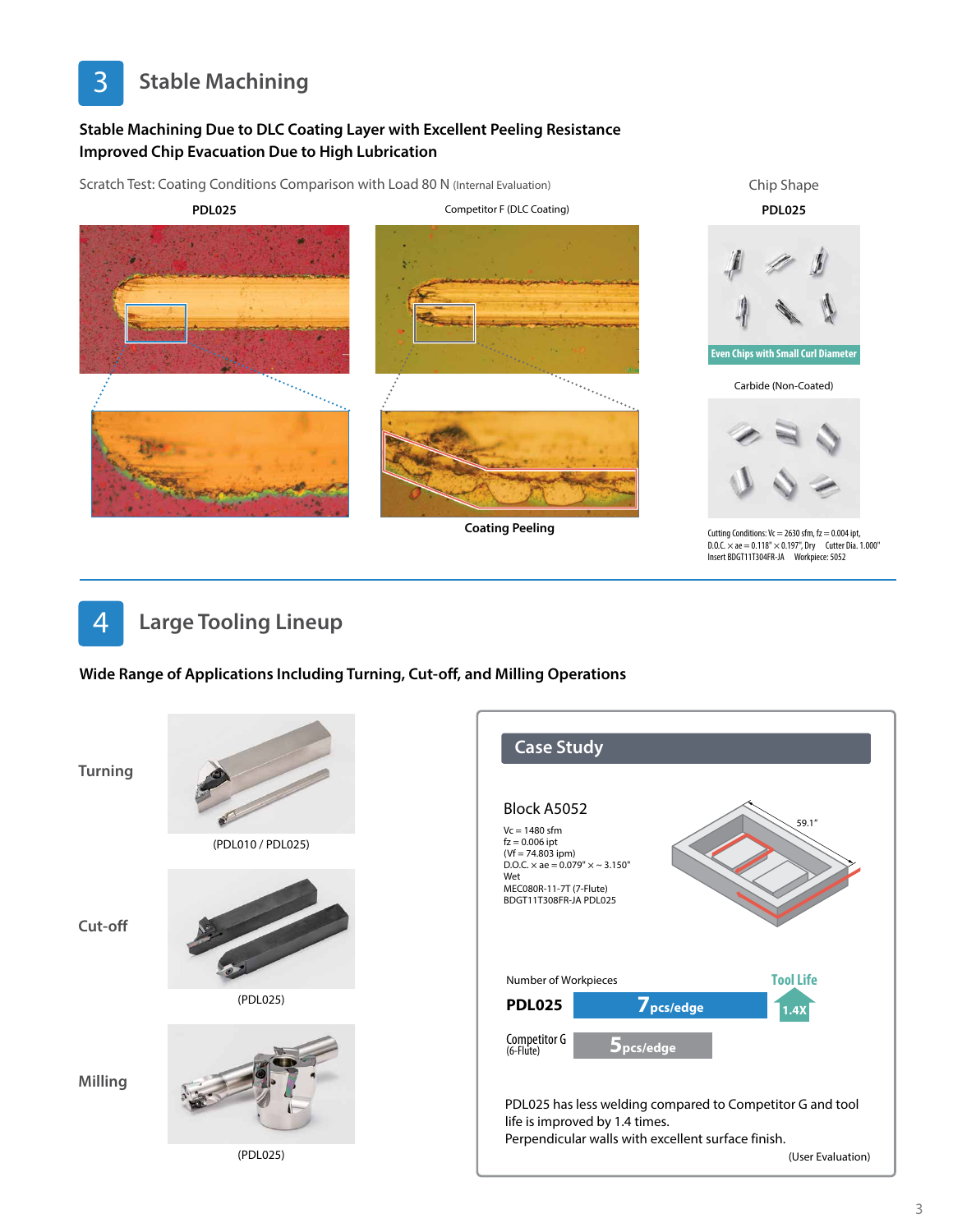### **Turning Inserts** (Positive)

|                     |                                       |                                                                  |                                 |             |                                                                 | Dimensions (in)      |                          |                 | <b>DLC</b><br>Coating |                    |                     |                                       |                                           |                                |                        |                    | Dimensions (in)         |                          |                 |                     | DLC<br>Coating      |                     |  |         |
|---------------------|---------------------------------------|------------------------------------------------------------------|---------------------------------|-------------|-----------------------------------------------------------------|----------------------|--------------------------|-----------------|-----------------------|--------------------|---------------------|---------------------------------------|-------------------------------------------|--------------------------------|------------------------|--------------------|-------------------------|--------------------------|-----------------|---------------------|---------------------|---------------------|--|---------|
|                     | <b>Shape</b>                          |                                                                  | <b>Part Number</b>              | I.C.        | Thickness Diameter                                              |                      | Corner<br>$R(r\epsilon)$ | Relief<br>Angle | <b>PDL010</b>         | <b>PDL025</b>      |                     | Shape                                 |                                           | <b>Part Number</b>             | I.C.                   | Thickness Diameter | Hole                    | Corner<br>$R(r\epsilon)$ | Relief<br>Angle | <b>PDL010</b>       | <b>PDL025</b>       |                     |  |         |
|                     |                                       |                                                                  | CCGT 110902MP-CF                | 0.138       | 0.055                                                           | 0.075                | < 0.004                  | $7^\circ$       | $\bigcirc$            | $\circ$            |                     |                                       |                                           | <b>DCGT 21502MP-CK</b>         |                        |                    |                         | < 0.004                  |                 | $\circ$             |                     |                     |  |         |
| Minute Depth of Cut |                                       |                                                                  | 110905MP-CF                     |             |                                                                 |                      | < 0.008                  |                 | $\bigcirc$            | $\circ$            |                     |                                       |                                           | 21505MP-CK                     | 1/4                    | 3/32               | 0.110                   | < 0.008                  | $7^\circ$       | $\circ$             | $\circ$             |                     |  |         |
|                     | Sharp Edge / Mirror                   |                                                                  | <b>CCGT 141102MP-CF</b>         | 0.169       | 0.071                                                           | 0.091                | < 0.004                  | $7^\circ$       | О                     | О                  | Finishing           |                                       |                                           | DCGT 32502MP-CK                |                        |                    |                         | < 0.004                  |                 | О                   |                     |                     |  |         |
|                     | Surface Finish                        |                                                                  | 141105MP-CF                     |             |                                                                 |                      | < 0.008                  |                 | $\circ$               | $\bullet$          |                     | Sharp Edge / Mirror<br>Surface Finish |                                           | 32505MP-CK                     | 3/8                    | 5/32               | 0.173                   | < 0.008                  | $7^\circ$       | О                   |                     |                     |  |         |
|                     |                                       |                                                                  | CCGT 21502MFP-SK                |             |                                                                 |                      | < 0.004                  |                 | $\bigcirc$            | $\bullet$          |                     |                                       |                                           |                                |                        |                    |                         |                          |                 |                     |                     |                     |  |         |
|                     |                                       |                                                                  | 21505MFP-SK                     | 1/4         | 3/32                                                            | 0.110                | < 0.008                  | $7^\circ$       | $\bigcirc$            | 0                  |                     |                                       |                                           | <b>DCGT 3251AH</b>             | 3/8                    | 5/32               | 0.173                   | 1/64                     | $7^\circ$       | О                   |                     |                     |  |         |
| Finishing           |                                       |                                                                  | 2151MFP-SK<br>CCGT 32502MFP-SK  |             |                                                                 |                      | <1/64<br>< 0.004         |                 | $\bigcirc$<br>$\circ$ |                    | Finishing-Medium    |                                       |                                           | 3252AH                         |                        |                    |                         | 1/32                     |                 | $\circ$             |                     |                     |  |         |
|                     |                                       |                                                                  | 32505MFP-SK                     | 3/8         | 5/32                                                            | 0.173                | < 0.008                  | $7^\circ$       | $\circ$               |                    |                     | Sharp Edge                            |                                           | DCGT 32505 M - A3              |                        |                    |                         | 0.008                    |                 | $\circlearrowright$ | О                   |                     |  |         |
|                     | Sharp Edge / Mirror<br>Surface Finish |                                                                  | 3251MFP-SK                      |             |                                                                 |                      | <1/64                    |                 | $\circ$               | ●                  | Finishing-Medium    |                                       |                                           | 3251 <sup>R</sup> L-A3         | 3/8                    | 5/32               | 0.173                   | 1/64                     | $7^\circ$       | $\circlearrowright$ | $\circlearrowright$ |                     |  |         |
|                     |                                       |                                                                  | <b>CCGT 21502MP-CK</b>          |             |                                                                 |                      | < 0.004                  |                 | $\circ$               |                    |                     |                                       |                                           |                                |                        |                    |                         |                          |                 |                     |                     |                     |  |         |
|                     |                                       | 1/4<br>21505MP-CK<br><b>CCGT 32502MP-CK</b><br>3/8<br>32505MP-CK | 3/32                            | 0.110       | < 0.008                                                         | $7^\circ$            | $\circ$                  | $\circ$         |                       | Sharp Edge         |                     | 3252 ML-A3                            |                                           |                                |                        | 1/32               |                         | О                        | О               |                     |                     |                     |  |         |
| Finishing           |                                       |                                                                  |                                 |             |                                                                 |                      | < 0.004                  |                 | О                     | $\bullet$          |                     |                                       |                                           | <b>DCET 215013MR-F</b>         |                        |                    |                         | < 0.002                  |                 |                     | $\circ$             |                     |  |         |
|                     | Sharp Edge / Mirror<br>Surface Finish |                                                                  |                                 | 5/32        | 0.173                                                           | < 0.008              | $7^\circ$                | $\circ$         | 0                     |                    |                     |                                       | 21502M <sup>R</sup> L-F                   | 1/4                            | 3/32                   | 0.110              | < 0.004                 | $7^\circ$                | $\circ$         | $\circ$             |                     |                     |  |         |
|                     |                                       |                                                                  | <b>CCGT 3251AH</b>              |             |                                                                 |                      | 1/64                     |                 | $\circ$               |                    |                     |                                       |                                           | 21505M ML-F                    |                        |                    |                         | < 0.008                  |                 | $\circ$             | $\circ$             |                     |  |         |
| Finishing-Medium    |                                       |                                                                  |                                 | 3/8         | 5/32                                                            | 0.173                |                          | $7^\circ$       |                       |                    | Finishing           |                                       |                                           | 2151M ML-F                     |                        |                    |                         | <1/64                    |                 | $\circ$             | $\circ$             |                     |  |         |
|                     | Sharp Edge                            |                                                                  | 3252AH                          |             |                                                                 |                      |                          | 1/32            |                       | $\bigcirc$         |                     |                                       |                                           |                                | <b>DCET 325013MR-F</b> |                    |                         |                          | < 0.002         |                     | $\circlearrowright$ | $\circlearrowright$ |  |         |
|                     |                                       |                                                                  | CCGT 32505 <sup>R</sup> /L - A3 |             |                                                                 |                      | 0.008                    |                 | $\circ$               | О                  |                     |                                       |                                           | 32502M ML-F                    | 3/8                    | 5/32               | 0.173                   | < 0.004                  | $7^\circ$       | O                   | $\circlearrowright$ |                     |  |         |
|                     |                                       |                                                                  | 3251 <sup>R</sup> /L-A3         | 3/8         | 5/32                                                            | 0.173                | 1/64                     | $7^\circ$       | $\circ$               | $\circ$            |                     |                                       |                                           | 32505M ML-F                    |                        |                    |                         | < 0.008                  |                 | О                   | $\bigcirc$          |                     |  |         |
|                     |                                       |                                                                  | 3252 M A3                       |             |                                                                 |                      | 1/32                     |                 | O                     | $\circ$            |                     | Sharp Edge                            |                                           | 3251M <sup>P</sup> /L -F       |                        |                    |                         | <1/64                    |                 | O                   | $\circlearrowright$ |                     |  |         |
| Finishing-Medium    |                                       |                                                                  | CCGT 4305 PL-A3                 |             |                                                                 |                      | 0.008                    |                 |                       | $\circ$            |                     |                                       |                                           |                                |                        |                    |                         | < 0.002                  |                 |                     | $\circ$             |                     |  |         |
|                     |                                       |                                                                  | 431 ML-A3                       | 1/2         | 3/16                                                            | 0.217                | 1/64                     | $7^\circ$       |                       | $\bigcirc$         |                     |                                       | <b>DCET 215013MFR-U</b>                   | 21502MF <sup>R</sup> L-U       | 1/4                    | 3/32               | 0.110                   | < 0.004                  | $7^\circ$       | $\circ$             | $\circ$             |                     |  |         |
|                     | <b>Sharp Edge</b>                     |                                                                  | 432 ML-A3                       |             |                                                                 |                      | 1/32                     |                 |                       | $\circ$            |                     |                                       |                                           | 21505MF 7 - U                  |                        |                    |                         | < 0.008                  |                 | $\circ$             | $\circ$             |                     |  |         |
|                     |                                       |                                                                  | CCET 1109013ML-F                | 0.138       |                                                                 |                      |                          |                 |                       | < 0.002            |                     |                                       | О                                         | Low Feed                       |                        |                    | <b>DCET 325013MFR-U</b> |                          |                 |                     | < 0.002             |                     |  | $\circ$ |
|                     |                                       |                                                                  | 110902ML-F                      |             | 0.055                                                           | 0.075                | < 0.004                  | $7^\circ$       | О                     |                    | О<br>$\circ$        |                                       | 32502MF <sup>P</sup> /L-U                 |                                |                        |                    | < 0.004                 |                          | O               | $\circ$             |                     |                     |  |         |
|                     |                                       |                                                                  | 110905ML-F                      |             |                                                                 |                      | < 0.008                  |                 | О                     |                    |                     |                                       |                                           | 32505MF 7 - U                  | 3/8                    | 5/32               | 0.173                   | < 0.008                  | $7^\circ$       | О                   | $\circ$             |                     |  |         |
| Finishing           |                                       | <b>CCET</b>                                                      | 11091ML-F<br>141102ML-F         |             |                                                                 |                      |                          |                 |                       |                    | <1/64<br>< 0.004    |                                       | О                                         | $\circlearrowright$<br>$\circ$ |                        |                    |                         | 3251MFR-U                |                 |                     |                     | <1/64               |  | О       |
|                     |                                       |                                                                  | 141105ML-F                      | 0.169       | 0.071                                                           | 0.091                | < 0.008                  | $7^\circ$       | $\circ$<br>$\circ$    | $\circ$            |                     | Sharp Edge                            |                                           |                                |                        |                    |                         | 0.008                    |                 | $\circ$             | $\bigcirc$          |                     |  |         |
|                     | Sharp Edge                            |                                                                  | 14111ML-F                       |             |                                                                 |                      | <1/64                    |                 | $\circ$               | $\circ$            | shing-Medium        |                                       | TCGT 2205 <sup>R</sup> /L-A3<br>221 ML-A3 |                                |                        |                    | 0.110                   | 1/64                     | $7^\circ$       | $\circ$             | $\circ$             |                     |  |         |
|                     |                                       |                                                                  | CCET 215013MF <sup>R</sup> /L-U |             |                                                                 |                      | < 0.002                  |                 |                       |                    |                     |                                       |                                           |                                | 1/4<br>1/8             |                    |                         |                          |                 |                     |                     |                     |  |         |
|                     |                                       |                                                                  | 21502MF <sup>P</sup> /L-U       | 1/4         | 3/32                                                            | 0.110                | < 0.004                  | $7^\circ$       | О                     | $\circ$            | Ě                   | Sharp Edge                            |                                           | 222 P/L-A3                     |                        |                    |                         | 1/32                     |                 | $\bigcirc$          | $\circ$             |                     |  |         |
|                     |                                       |                                                                  | 21505MF \_ -U                   |             |                                                                 |                      | < 0.008                  |                 | О                     | $\circ$            |                     |                                       |                                           | <b>VPGT 2202MP-CF</b>          |                        |                    |                         | < 0.004                  |                 | $\circ$             | $\circ$             |                     |  |         |
| Low Feed            |                                       |                                                                  | CCET 325013MF <sup>P</sup> /L-U |             |                                                                 |                      | < 0.002                  |                 |                       | О                  | Minute Depth of Cut | m Original                            |                                           | 2205MP-CF                      | 1/4                    | 1/8                | 0.110                   | < 0.008                  | $11^{\circ}$    | О                   | $\circ$             |                     |  |         |
|                     |                                       |                                                                  | 32502MF <sup>P</sup> /L-U       | 3/8         | 5/32                                                            | 0.173                | < 0.004                  | $7^\circ$       | О                     | $\circ$            |                     | Sharp Edge / Mirror<br>Surface Finish |                                           |                                |                        |                    |                         |                          |                 |                     |                     |                     |  |         |
|                     |                                       |                                                                  | 32505MF <sup>R</sup> L-U        |             |                                                                 |                      | < 0.008                  |                 | $\circ$               | $\circ$            |                     |                                       |                                           | <b>VPGT 151502MP-CK</b>        | 3/16                   | 3/32               | 0.091                   | < 0.004                  | $11^{\circ}$    | $\circ$             | $\circ$             |                     |  |         |
|                     | Sharp Edge                            |                                                                  | 3251MF <sup>P</sup> /L-U        |             |                                                                 |                      | <1/64                    |                 | $\circ$               | О                  | Finishing           |                                       |                                           | 151505MP-CK                    |                        |                    |                         | < 0.008                  |                 | $\circ$             | $\circ$             |                     |  |         |
|                     |                                       |                                                                  | DCGT 21502MP-CF                 | 1/4         | 3/32                                                            | 0.110                | < 0.004                  | $7^\circ$       | О                     | О                  |                     |                                       |                                           | VPGT 2202MP-CK                 | 1/4                    | 1/8                | 0.110                   | < 0.004                  | $11^{\circ}$    | О                   | $\circ$             |                     |  |         |
|                     |                                       |                                                                  | 21505MP-CF                      |             |                                                                 |                      | < 0.008                  |                 | $\circ$               | $\circ$            |                     | Sharp Edge / Mirror<br>Surface Finish |                                           | 2205MP-CK                      |                        |                    |                         | < 0.008                  |                 | О                   | $\bullet$           |                     |  |         |
| Minute Depth of Cut | Sharp Edge / Mirror                   |                                                                  | DCGT 32502MP-CF<br>32505MP-CF   | 3/8         | 5/32                                                            | 0.173                | < 0.004                  | $7^\circ$       | $\circ$               | $\circ$<br>$\circ$ |                     |                                       |                                           |                                |                        |                    |                         |                          |                 |                     |                     |                     |  |         |
|                     | Surface Finish                        |                                                                  | DCGT 21502MFP-SK                |             |                                                                 |                      | < 0.008<br>< 0.004       |                 | $\bigcirc$            |                    | Finishing-Medium    |                                       |                                           | VCGT 331AH                     | 3/8                    | 3/16               | 0.173                   | 1/64                     | $7^\circ$       |                     |                     |                     |  |         |
|                     |                                       |                                                                  | 21505MFP-SK                     |             |                                                                 |                      |                          | О               |                       | Sharp Edge         |                     |                                       |                                           |                                |                        |                    |                         |                          |                 |                     |                     |                     |  |         |
|                     |                                       |                                                                  | 2151MFP-SK                      |             | $7^\circ$<br>3/32<br>< 0.008<br>О<br>1/4<br>0.110<br>O<br><1/64 |                      |                          |                 |                       |                    |                     |                                       |                                           | 1/64                           |                        | О                  | О                       |                          |                 |                     |                     |                     |  |         |
| Finishing           |                                       | DCGT 32502MFP-SK<br>32505MFP-SK<br>3251MFP-SK                    |                                 | 3/8<br>5/32 |                                                                 |                      | < 0.004                  |                 | О<br>$\circ$          |                    | Finishing-Medium    |                                       | VCGT 331 P/L-A3                           | 3/8                            | 3/16                   | 0.173              |                         | $7^\circ$                |                 |                     |                     |                     |  |         |
|                     |                                       |                                                                  |                                 |             | 0.173                                                           | < 0.008<br>$7^\circ$ |                          | $\bigcirc$      |                       |                    |                     |                                       | 332 P/L-A3                                |                                |                        |                    | 1/32                    |                          | O               | $\circ$             |                     |                     |  |         |
|                     | Sharp Edge / Mirror<br>Surface Finish |                                                                  |                                 |             |                                                                 | <1/64                |                          | $\circ$         |                       | Sharp Edge         |                     |                                       |                                           |                                |                        |                    |                         |                          |                 |                     |                     |                     |  |         |

• Inserts with corner R (rε) dimension shown with inequality sign (ex: <0.004) indicates minus tolerance of corner R (rε).

 $\bullet$  : U.S. Stock  $\bigcirc$  : World Express (Shipping: 7-10 Business Days)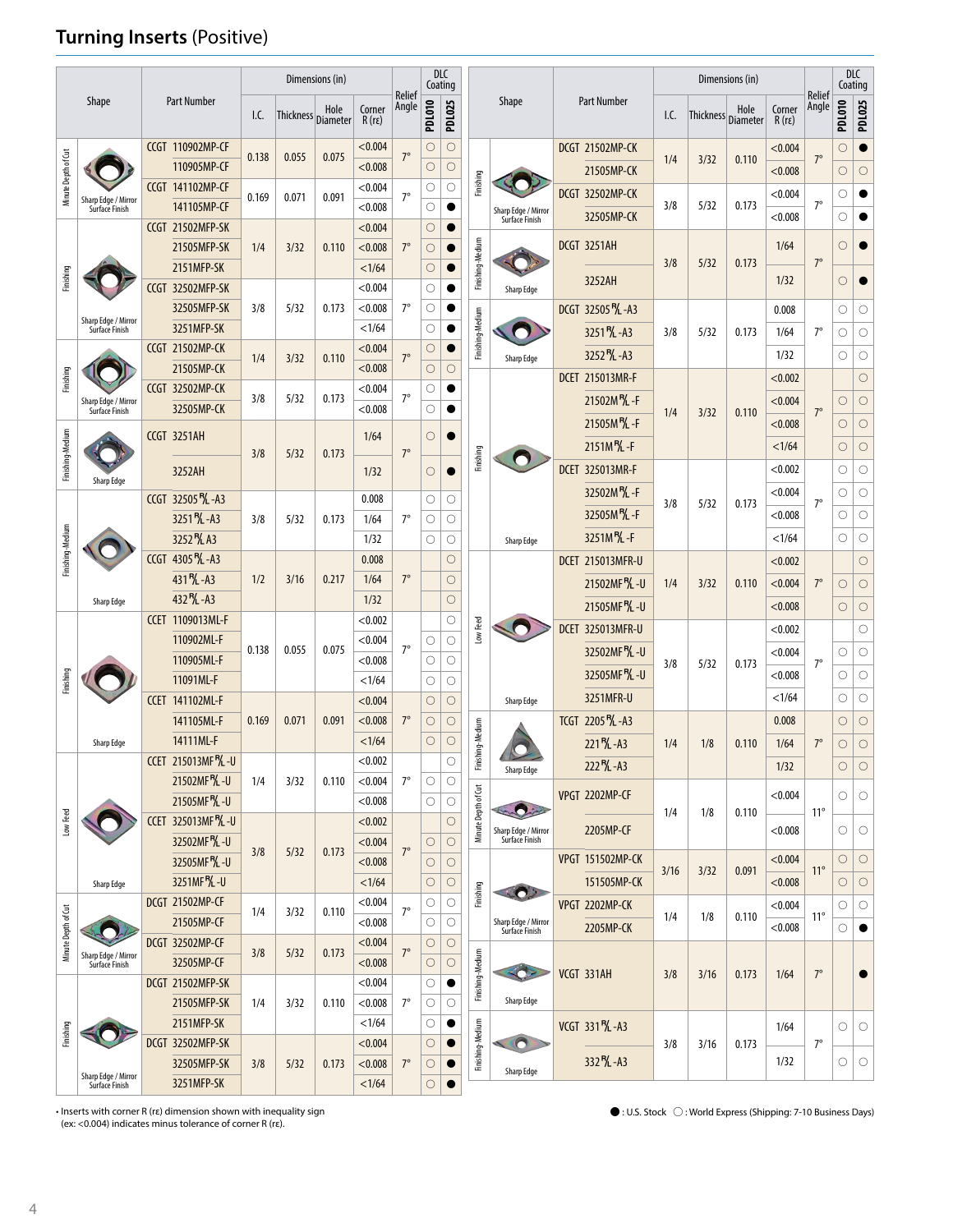#### **Turning Inserts** (Negative)

| Shape            |            | <b>Part Number</b>                                                                                                                                       |                 |       |                    | Dimensions (in) |                          |                 | Coating                        | DLC         |                 |                                |                             |      |                    |       |                          | <b>DLC</b><br>Coating |               |               |   |         |
|------------------|------------|----------------------------------------------------------------------------------------------------------------------------------------------------------|-----------------|-------|--------------------|-----------------|--------------------------|-----------------|--------------------------------|-------------|-----------------|--------------------------------|-----------------------------|------|--------------------|-------|--------------------------|-----------------------|---------------|---------------|---|---------|
|                  |            |                                                                                                                                                          |                 | I.C.  | Thickness Diameter | Hole            | Corner<br>$R(r\epsilon)$ | Relief<br>Angle | <b>PDL010</b><br><b>PDL025</b> |             |                 | Shape                          | <b>Part Number</b>          | I.C. | Thickness Diameter | Hole  | Corner<br>$R(r\epsilon)$ | Relief<br>Angle       | <b>PDL010</b> | <b>PDL025</b> |   |         |
| Finishing-Medium |            |                                                                                                                                                          | CNGG 431 P/L-A3 | 1/2   | 3/16               | 0.203           | 1/64                     | $0^{\circ}$     | $\circ$                        | $\circ$     | Medium-Roughing |                                | DNMG 431AH                  | 1/2  | 3/16               | 0.203 | 1/64                     | $0^{\circ}$           | Ω             |               |   |         |
|                  | Sharp Edge |                                                                                                                                                          | 432 ML-A3       |       |                    |                 | 1/32                     |                 | $\circ$                        | О           |                 |                                | 432AH                       |      |                    |       | 1/32                     |                       | О             |               |   |         |
| Medium-Roughing  |            |                                                                                                                                                          | CNGG 431AH      |       | 1/2<br>3/16        | 0.203           | 1/64                     | $0^{\circ}$     | $\circ$                        |             |                 | Finishing-Medium<br>Sharp Edge | TNGG 331 <sup>P</sup> /L-A3 | 3/8  | 3/16               | 0.150 | 1/64                     | $0^{\circ}$           | O             | O             |   |         |
|                  | Sharp Edge |                                                                                                                                                          | 432AH           |       |                    |                 | 1/32                     |                 | О                              |             |                 |                                | 332 ML-A3                   |      |                    |       | 1/32                     |                       | O             | O             |   |         |
| Medium-Roughing  |            |                                                                                                                                                          | CNMG 431AH      | 1/2   |                    |                 | 3/16                     | 0.203           | 1/64                           | $0^{\circ}$ | $\circ$         |                                | Medium-Roughing             |      | <b>TNGG 331AH</b>  | 3/8   | 3/16                     | 0.150                 | 1/64          | $0^{\circ}$   | О | $\circ$ |
|                  |            |                                                                                                                                                          | 432AH           |       |                    |                 | 1/32                     |                 | $\circ$                        | $\bullet$   |                 | Sharp Edge                     | 332AH                       |      |                    |       | 1/32                     |                       | О             | $\circ$       |   |         |
| Finishing-Medium |            | Medium-Roughing<br>DNGG 431 <sup>P</sup> /L-A3<br>1/64<br>$\circ$<br>Ō<br>$0^{\circ}$<br>1/2<br>3/16<br>0.203<br>432 ML-A3<br>1/32<br>$\circ$<br>$\circ$ |                 |       |                    |                 |                          |                 |                                |             |                 | TNMG 331AH                     | 3/8                         | 3/16 | 0.150              | 1/64  | $0^{\circ}$              | O                     | $\bigcirc$    |               |   |         |
|                  | Sharp Edge |                                                                                                                                                          |                 | 332AH |                    |                 |                          | 1/32            |                                | O           | $\bigcirc$      |                                |                             |      |                    |       |                          |                       |               |               |   |         |
| Medium-Roughing  |            |                                                                                                                                                          | DNGG 431AH      | 1/2   | 3/16               | 0.203           | 1/64                     | $0^{\circ}$     | $\circ$                        |             | Medium-Roughing |                                | WNGG 431AH                  | 3/8  | 3/16               | 0.150 | 1/64                     | $0^{\circ}$           | $\circ$       | $\bigcirc$    |   |         |
|                  | Sharp Edge |                                                                                                                                                          | 432AH           |       |                    |                 | 1/32                     |                 | $\circ$                        |             |                 | Sharp Edge                     | 432AH                       |      |                    |       | 1/32                     |                       | О             | $\circ$       |   |         |

• Right-hand (R) is shown for inserts with angles.

 $\bullet$  : U.S. Stock  $\bigcirc$  : World Express (Shipping: 7-10 Business Days)

#### **Milling Inserts** (for MEC Cutters)

|  | Shape                        | Part Number                |       |       | Dimensions (in) | Angle $(°)$ | <b>DLC Coating</b> |              |            |               |
|--|------------------------------|----------------------------|-------|-------|-----------------|-------------|--------------------|--------------|------------|---------------|
|  |                              |                            | A     |       | Ød              | W           | rε                 | α            |            | <b>PDL025</b> |
|  |                              | 11T302FR-JA<br><b>BDGT</b> |       |       |                 |             | 0.008              |              |            | $\circ$       |
|  | ∽<br>Ī<br>g<br>71            | 11T304FR-JA                | 0.264 | 0.150 | 0.110           | 0.433       | 1/64               | $18^\circ$   | $13^\circ$ |               |
|  |                              | 11T308FR-JA                |       |       |                 |             | 1/32               |              |            |               |
|  | $(10^{\circ})$               | <b>BDGT</b><br>170404FR-JA |       | 0.193 | 0.173           |             | 1/64               |              |            |               |
|  | $\mathbf{r}$<br>$\mathsf{A}$ | 170408FR-JA                |       |       |                 | 0.669       | 1/32               | $18^{\circ}$ |            | O             |
|  |                              | 170420FR-JA                | 0.378 |       |                 |             | 5/64               |              | $13^\circ$ |               |
|  | $\sqrt{\beta}$               | 170431FR-JA                |       |       |                 |             | 0.122              |              |            | Ō             |

### **Milling Inserts** (for MEW Cutters)

| Shape                                  | <b>Part Number</b>  | Dimensions (in) |       |       |       |       |      |               |  |  |
|----------------------------------------|---------------------|-----------------|-------|-------|-------|-------|------|---------------|--|--|
|                                        |                     | $\mathsf{m}$    |       | Ød    |       | W     | r٤   | <b>PDL025</b> |  |  |
| ∽<br>╓┯<br>⊺इ<br>₩                     | 100408FR-AM<br>LOGT | 0.268           | 0.157 | 0.142 | 0.437 | 0.110 | 1/32 |               |  |  |
| 任<br>ו ליי<br>--<br><b>Destruction</b> | 150508FR-AM<br>LOGT | 0.350           | 0.220 | 0.193 | 0.626 | 0.110 | 1/32 |               |  |  |

#### **Milling Inserts** (for MFWN Cutters)

| Shape |                                                         | <b>Part Number</b>         |       | <b>DLC</b><br>Coating |       |       |       |               |
|-------|---------------------------------------------------------|----------------------------|-------|-----------------------|-------|-------|-------|---------------|
|       |                                                         |                            | ØD    |                       | Ød    |       | rε    | <b>PDL025</b> |
|       | -<br>$\sim$<br>ాం<br>c<br>ø<br>$\overline{\phantom{0}}$ | <b>WNGT</b><br>080608FN-AM | 0.552 | 0.262                 | 0.244 | 0.061 | 0.031 |               |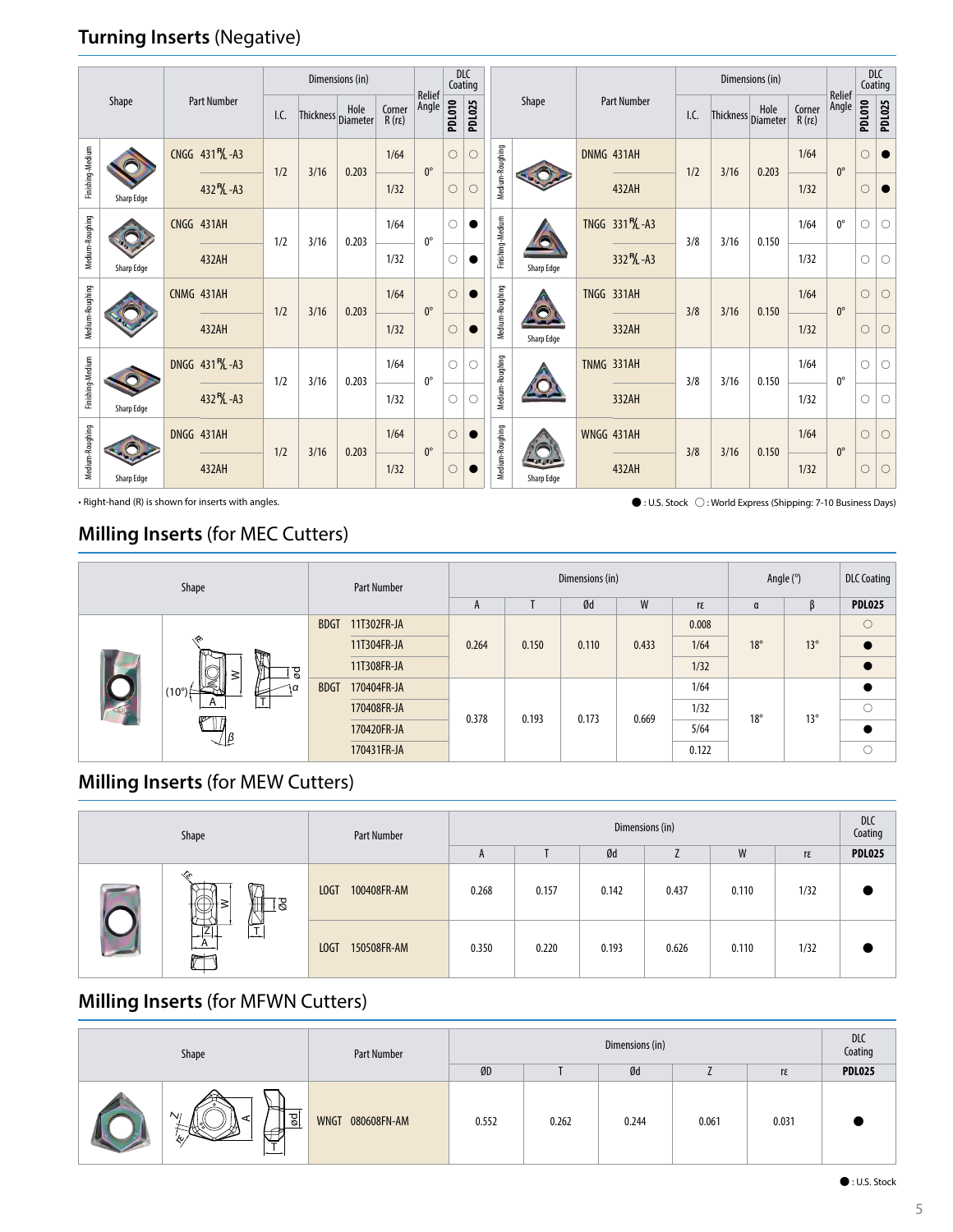#### **Cut-Off Inserts** (TKF)

|                          |                                                                                                | <b>Part Number</b>                      |                                  |               |      | Angle<br>$\overline{(\degree)}$ | <b>DLC Coating</b> |              |         |       |              |               |
|--------------------------|------------------------------------------------------------------------------------------------|-----------------------------------------|----------------------------------|---------------|------|---------------------------------|--------------------|--------------|---------|-------|--------------|---------------|
|                          | Shape                                                                                          |                                         |                                  | W             |      | ØD                              | rε                 | $\mathsf{T}$ | $\sf H$ | Ød    | $\theta$     | <b>PDL025</b> |
|                          |                                                                                                |                                         |                                  | $\mathsf{in}$ | mm   | max                             |                    |              |         |       |              |               |
|                          | ød<br><b>Drnax</b><br>H                                                                        | <b>TKF12 <sup>R</sup>/L</b>             | 100-S-16DR                       | 0.039         | 1.00 |                                 |                    |              |         |       |              | $\circ$       |
|                          |                                                                                                |                                         | 125-S-16DR                       | 0.049         | 1.25 | 0.472                           | 0.001              | 0.118        | 0.343   | 0.197 | $16^{\circ}$ | $\circ$       |
|                          |                                                                                                |                                         | 150-S-16DR                       | 0.059         | 1.50 |                                 |                    |              |         |       |              | $\bigcirc$    |
| With Right<br>Lead Angle |                                                                                                |                                         | 200-S-16DR                       | 0.079         | 2.00 |                                 |                    |              |         |       |              | $\circ$       |
|                          |                                                                                                | <b>TKF12</b> <sup>R</sup> /L            | $050 - S$                        | 0.020         | 0.50 | 0.197                           |                    |              |         |       |              | $\bigcirc$    |
|                          | ød                                                                                             |                                         | $070 - S$                        | 0.028         | 0.70 | 0.315                           | 0.001              |              |         |       |              | $\circ$       |
|                          |                                                                                                |                                         | $100 - S$                        | 0.039         | 1.00 | 0.472                           |                    |              |         |       | $0^{\circ}$  | $\circ$       |
|                          | ᆂ                                                                                              |                                         | $125-5$                          | 0.049         | 1.25 | 0.472                           |                    | 0.118        | 0.343   | 0.197 |              | $\circ$       |
|                          |                                                                                                |                                         | $150 - S$                        | 0.059         | 1.50 | 0.472                           |                    |              |         |       |              | $\circ$       |
|                          |                                                                                                |                                         | $200 - S$                        | 0.079         | 2.00 | 0.472                           |                    |              |         |       |              | $\circ$       |
|                          | ød<br>$rac{3}{4}$                                                                              |                                         | TKF16 <sup>R</sup> /L 150-S-16DR | 0.059         | 1.50 | 0.630                           | 0.002              | 0.158        | 0.374   | 0.197 | $16^{\circ}$ | $\circ$       |
| With Right<br>Lead Angle | H                                                                                              |                                         | 200-S-16DR                       | 0.079         | 2.00 |                                 |                    |              |         |       |              | $\bigcirc$    |
| 10                       | ød<br>$\sum_{i=1}^{n} \mathbf{1}_{i} \mathbf{1}_{\mathbf{1}_{\mathbf{1}}}$<br>⊢<br>$\mathbf r$ | TKF16 <sup>R</sup> / <sub>2</sub> 150-S |                                  | 0.059         | 1.50 | 0.630                           |                    | 0.158        | 0.374   | 0.197 | $0^{\circ}$  | $\circ$       |
|                          |                                                                                                |                                         | $200 - S$                        | 0.079         | 2.00 |                                 | 0.002              |              |         |       |              | $\circ$       |

• Right-hand (R) is shown for inserts with angles.

 $\bigcirc$  : World Express (Shipping: 7-10 Business Days)

#### **Cut-Off Inserts** (GDG)

|                                               |                                                                                                                          |     | <b>Part Number</b> |       |                | Angle<br>$\binom{8}{2}$ | <b>DLC</b><br>Coating |       |       |       |              |                     |
|-----------------------------------------------|--------------------------------------------------------------------------------------------------------------------------|-----|--------------------|-------|----------------|-------------------------|-----------------------|-------|-------|-------|--------------|---------------------|
|                                               | Shape                                                                                                                    |     |                    |       | Edge Width (W) |                         | rε                    | M     | L     | H     | θ            | <b>PDL025</b>       |
|                                               |                                                                                                                          |     |                    | in    | mm             | Tolerance               |                       |       |       |       |              |                     |
|                                               | $\mathcal{E}$                                                                                                            | GDG | 2020N-005PG        | 0.079 | 2.0            | ±0.0008                 |                       | 0.067 |       |       |              | $\bigcirc$          |
|                                               | ≅<br>$\begin{array}{c}\n\phantom{0}4.02 \\ \phantom{0}0.02 \\ \phantom{0}0.02\n\end{array}$<br>≳"<br>$\hat{\mathcal{S}}$ |     | 2520N-005PG        | 0.098 | 2.5            |                         | 0.002                 | 0.083 | 0.787 | 0.169 | $0^{\circ}$  | $\circ$             |
| Low Cutting Force<br>2-Edge                   | けゴ                                                                                                                       |     | 3020N-005PG        | 0.118 | 3.0            |                         |                       | 0.091 |       |       |              | $\bigcirc$          |
|                                               | ⋝                                                                                                                        | GDG | 2020R-005PG-15D    | 0.079 | 2.0            |                         |                       | 0.067 |       |       |              | $\circlearrowright$ |
|                                               | $\frac{W_{\pm 0.02}}{3^{\circ}_+}$<br>Γε                                                                                 |     | 2520R-005PG-15D    | 0.098 | 2.5            | ±0.0008                 | 0.002                 | 0.083 | 0.787 | 0.169 | $15^{\circ}$ |                     |
| 15° Lead Angle<br>Low Cutting Force<br>2-Edge | t≖Q                                                                                                                      |     | 3020R-005PG-15D    | 0.118 | 3.0            |                         |                       | 0.091 |       |       |              | О                   |

ß : World Express (Shipping: 7-10 Business Days)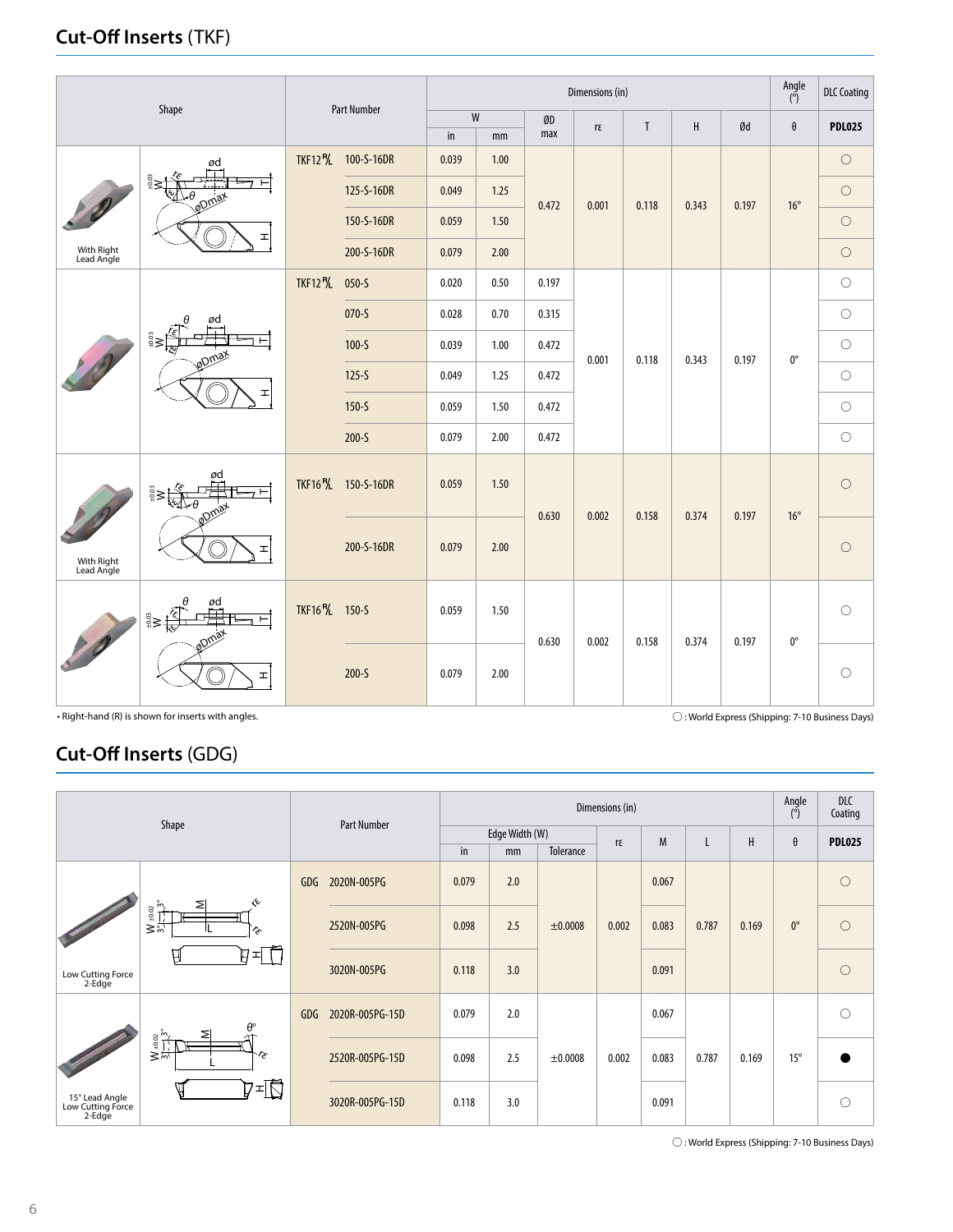## **Recommended Cutting Conditions**

| Turning  | Chipbreaker    | <b>Aluminum Alloy</b>                      | <b>Cutting Speed</b><br>$Vc$ (sfm) | <b>Feed Rate</b><br>f(ipr) | Milling            | <b>Aluminum Alloy</b> | <b>Cutting Speed</b><br>Vc (sfm)   | <b>Feed Rate</b><br>$f$ (ipr) |
|----------|----------------|--------------------------------------------|------------------------------------|----------------------------|--------------------|-----------------------|------------------------------------|-------------------------------|
| Negative | A <sub>3</sub> | Si 10% or Less                             | $1,310 \sim 1,640 \sim 2,630$      | $0.004 \sim 0.012$         | LOGT               | Si 13% or Less        | $660 \sim 2,950$                   | $0.002 \sim 0.012$            |
|          | AH             |                                            | $660 \sim 980 \sim 1.970$          | $0.004 \sim 0.014$         | (for MEW Cutters)  | Si 13% or Greater     | $660 \sim 980$                     | $0.002 - 0.008$               |
|          | SK             |                                            | $330 \sim 490 \sim 980$            | $0.001 - 0.005$            |                    |                       |                                    |                               |
|          | <b>CK</b>      |                                            | $330 \sim 490 \sim 980$            | $0.001 - 0.005$            | <b>BDGT</b>        | Si 13% or Less        | $660 \sim 2.950$                   | $0.002 - 0.012$               |
|          | <b>CF</b>      | Si 10% or Less                             | $330 \sim 490 \sim 980$            | $0.001 - 0.006$            | (for MEC Cutters)  | Si 13% or Greater     | $660 \sim 980$                     | $0.002 - 0.008$               |
|          | AH             |                                            | $330 \sim 660 \sim 980$            | $0.002 \sim 0.010$         |                    | Si 13% or Less        | $660 \sim 2,950$                   | $0.004 \sim 0.012$            |
|          | A <sub>3</sub> |                                            | $330 \sim 660 \sim 980$            | $0.002 - 0.008$            | WNGT               |                       |                                    |                               |
| Positive |                | Si 10% or Less                             | $330 \sim 820 \sim 1.640$          |                            | (for MFWN Cutters) | Si 13% or Greater     | $660 \sim 980$                     | $0.004 - 0.008$               |
|          | F              | Cutting Dia. $>$ Ø0.394"                   |                                    |                            |                    |                       |                                    |                               |
|          |                | Si 10% or Less<br>Cutting Dia. $<$ Ø0.394" | $330 \sim 660 \sim 980$            | $0.001 - 0.008$            | Cut-Off            | <b>Aluminum Alloy</b> | <b>Cutting Speed</b><br>$Vc$ (sfm) | <b>Feed Rate</b><br>$f$ (ipr) |
|          | U              | Si 10% or Less<br>Cutting Dia. $>$ Ø0.394" | $330 \sim 820 \sim 1,640$          | $0.001 - 0.008$            | <b>TKF</b>         |                       | $660 \sim 1,640$                   | $0.0004 \sim 0.0012$          |
|          |                | Si 10% or Less<br>Cutting Dia. $<$ Ø0.394" | $330 \sim 660 \sim 980$            | $0.001 - 0.008$            | GDG                | Si 10% or Less        | $660 \sim 1,640$                   | $0.0004 \sim 0.0020$          |